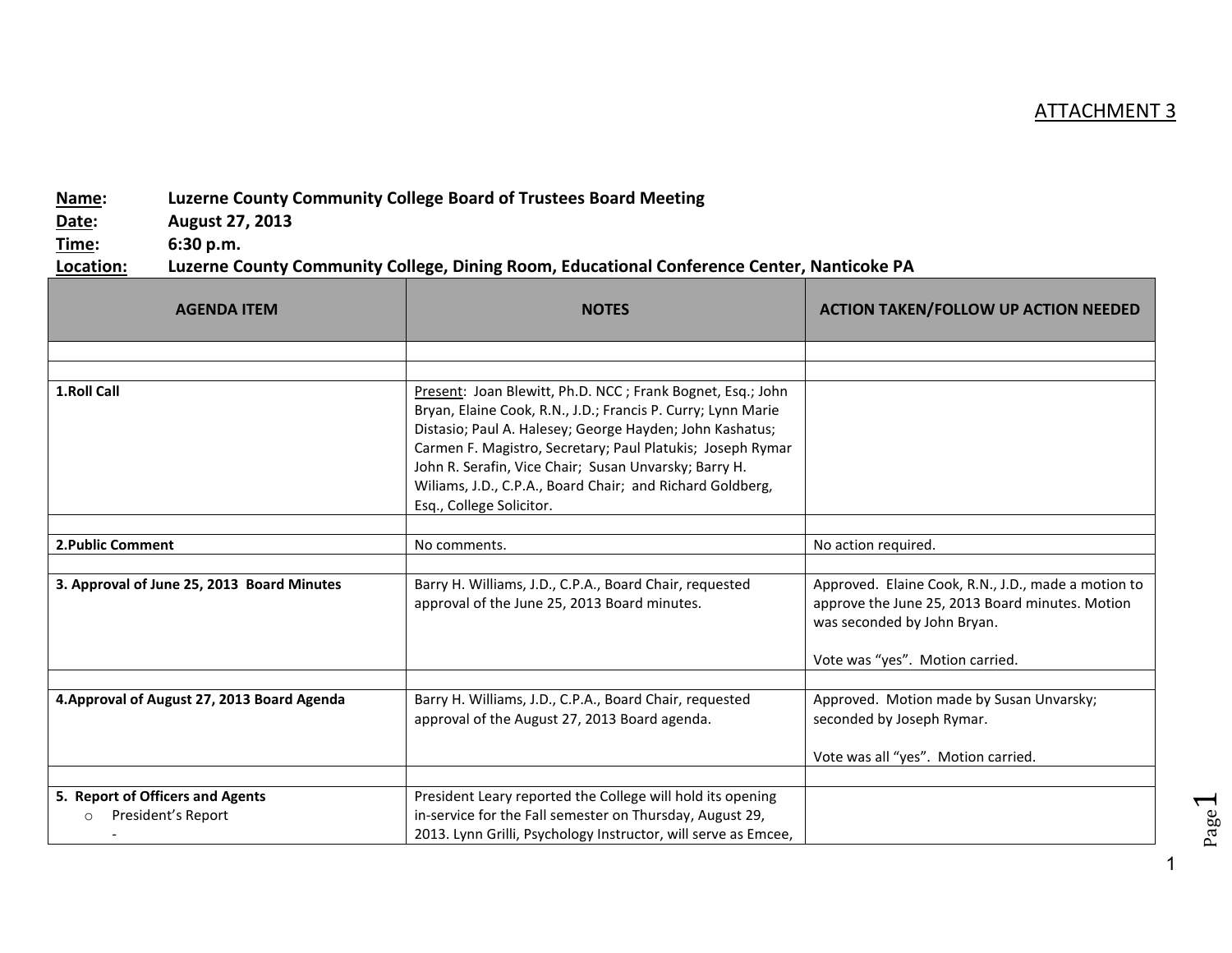| and the officers of the Student Government Association will   |  |
|---------------------------------------------------------------|--|
| present the Student Perspective. A representative of Blue     |  |
| Cross/Blue Shield will give a presentation on Blue Health     |  |
| Solutions, the wellness resource for Blue Cross/Blue Shield   |  |
| participants. Various breakout sessions will be held          |  |
| following the opening segment, including several related to   |  |
| health and wellness topics.                                   |  |
|                                                               |  |
| In-service programs for adjunct faculty are also scheduled    |  |
| this week. This evening a program is being held at the        |  |
| Shamokin site for Northumberland Regional Center              |  |
| adjuncts, and on Thursday evening, an Adjunct In-Service      |  |
| will be held on the main campus.                              |  |
|                                                               |  |
| The College conducted an Orientation program for new full-    |  |
| time faculty who were hired for the Fall semester. Thirteen   |  |
| new faculty members were appointed. The orientation           |  |
| program was held over a three-day period and included         |  |
| effective teaching training, technology training, information |  |
| on accreditation and outcomes assessment, and various         |  |
| presentations about the programs and services offered at      |  |
| the College. Several orientation sessions for new adjunct     |  |
| faculty appointed for the Fall are taking place this week.    |  |
| Two Assessment Day events were held during the summer,        |  |
| one for academic departments and one for non-academic.        |  |
| Both were well attended and provided participants with an     |  |
| opportunity to share information about their assessment       |  |
| data and outcomes. This is an important activity to           |  |
| strengthen the culture of assessment at the College.          |  |
|                                                               |  |
| College staff have been selected to participate in the        |  |
| Leadership LCCC program for 2013/2014. Members of the         |  |
| Class of 2014 are: Helene Flannery, TAACCCT Grant Project     |  |
| Manager; John Kulick, Instructional Technology Support        |  |
| Specialist; Sandra Norton, Network Manager; and Wendy         |  |
| Saxe, Title III Specialist. Each member will be attending a   |  |
| Board meeting over the coming year, and the group will        |  |
| provide a report to the Board on their community service      |  |
| project at the completion of the program.                     |  |
|                                                               |  |

 $Page2$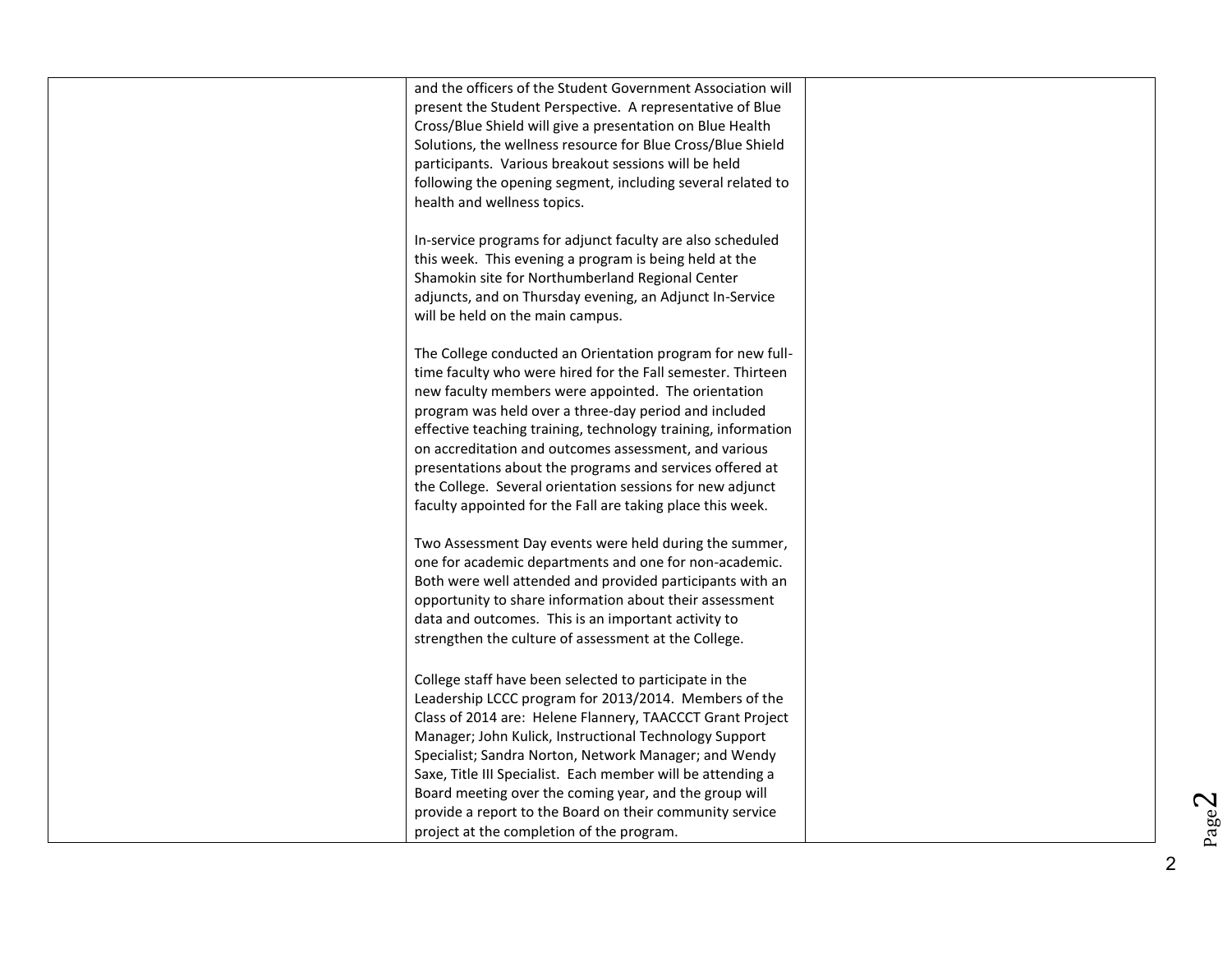|                               | President Leary stated he will provide at the October Board<br>meeting, an update on progress to date on the vision he<br>outlined to the Board at the December 2012 Board meeting.                                                                                                                                                                                                                                                                                                                                                                                                                                                                                                                                                                                                      |  |
|-------------------------------|------------------------------------------------------------------------------------------------------------------------------------------------------------------------------------------------------------------------------------------------------------------------------------------------------------------------------------------------------------------------------------------------------------------------------------------------------------------------------------------------------------------------------------------------------------------------------------------------------------------------------------------------------------------------------------------------------------------------------------------------------------------------------------------|--|
| Treasurer's Report<br>$\circ$ | Joseph Gasper, Dean of Finance, presented the Preliminary<br>June 2013 Monthly Report.<br>As compared to the prior fiscal year the Current Fund<br>Income of \$37,978,000 is up .38% and Expenses of<br>\$36,778,000 are down 8.90%. Bookstore Income is down<br>\$338,000, a decrease of 8.01% and the Expenses are down<br>\$166,000, a 4.77% decrease. Food Service Income<br>increased \$24,000 or 6.54% and expenses decreased<br>\$11,000 or 2.74%. Plant Fund Income is up \$53,000 and<br>Expenditures have increased \$53,000.<br>The Tuition Income increased \$1,061,000 or 7.95%, and<br>General Service Fees increased 4.69% when compared to<br>prior year which and are attributable to the rate increases<br>that were approved the current year. The \$2.00 increase to |  |
|                               | the Technology Fee accounts for the 22.46% increase.<br>Continuing Education revenue is up \$85,000. Project RISE is<br>down due to enrollment reduction. The decrease to the<br>County Appropriation is related to timing of the payment.<br>Interest Income is up due to the increase in the interest rate<br>this fiscal year and applies to all funds.<br>Fringe Benefits are down 26.90% but will increase once the                                                                                                                                                                                                                                                                                                                                                                 |  |
|                               | final adjusted journal entries are posted to the various<br>accounts for Compensated Absences and OPEB. The prior<br>year Post Retirement was \$2.8 million and will be adjusted<br>once the calculation is completed this fiscal year.<br>Unrecorded faculty Salary accrual (estimated to be<br>\$810,000 additional), retirements and a reduction in<br>overtime account for the variance in salaries. Fewer<br>payments for Disability Services account for the decrease<br>for Consultants/Contracted Services. Legal fees are based<br>on the amount of legal work billed outside of the retainer.                                                                                                                                                                                  |  |

3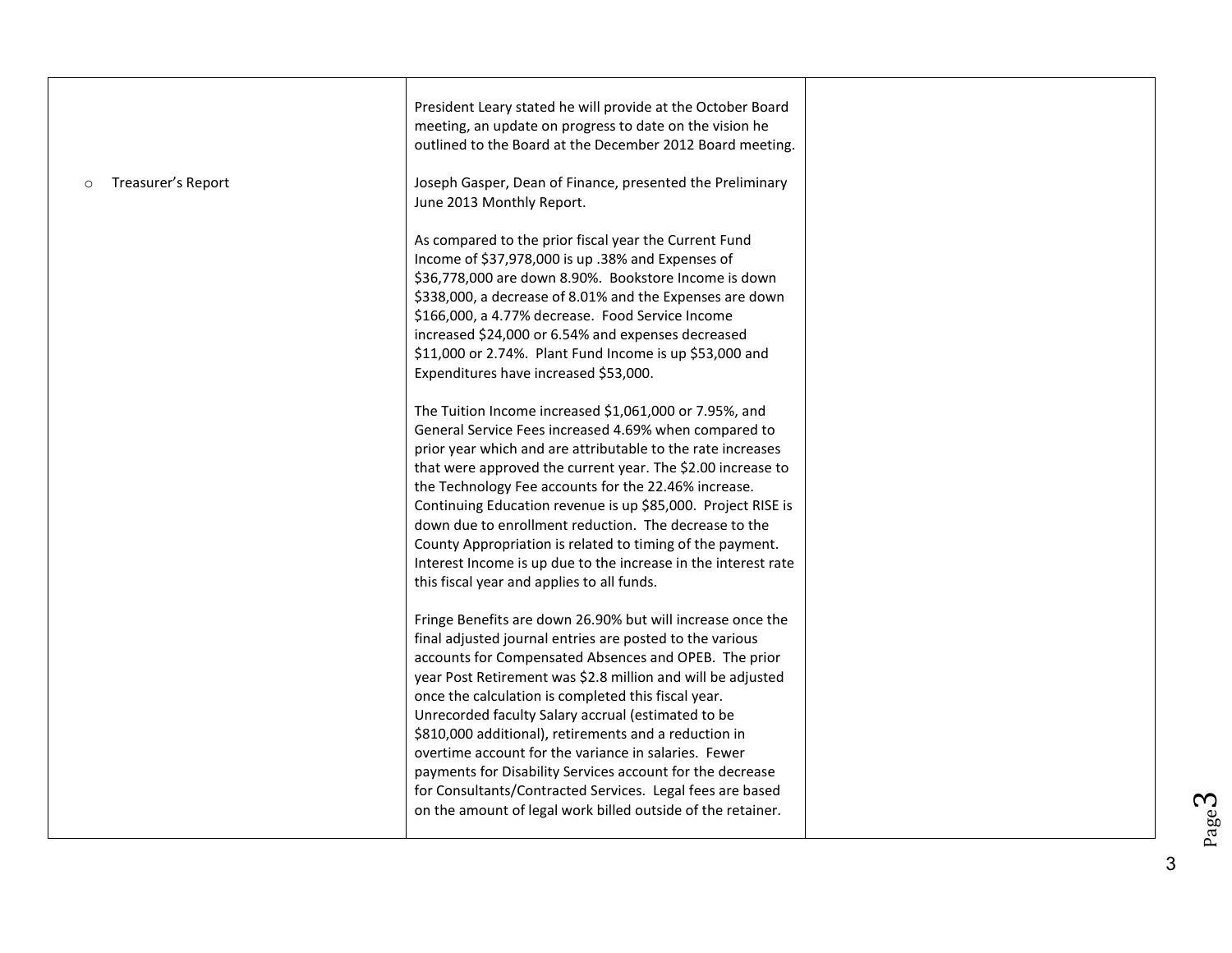| Trustee Susan Unvarsky inquired, once the timing difference<br>is resolved, does the college expect the salaries to be where<br>they should be? Dean Gasper stated they will be<br>comparable to previous year.                                                                                                                                                                                                                                                                                      |  |
|------------------------------------------------------------------------------------------------------------------------------------------------------------------------------------------------------------------------------------------------------------------------------------------------------------------------------------------------------------------------------------------------------------------------------------------------------------------------------------------------------|--|
| Trustee Joseph Rymar addressed the county appropriation<br>payment. Dean Gasper stated the county submits its<br>portion of their appropriation on a quarterly basis. Trustee<br>Rymar questioned whether the payment will be reflected on<br>the 2012-2013 budget. Dean Gasper confirmed the<br>payments would be reflected in the 2012-2013 budget.                                                                                                                                                |  |
| Trustee Joseph Rymar asked about the time frame for the<br>audit. Dean Gasper stated the audit report will be reviewed<br>by the Board of Trustees Finance Committee, then<br>presented to the Board for formal approval at the<br>December Board meeting.                                                                                                                                                                                                                                           |  |
| The Postage variance is related to the timing of replenishing<br>the postage meter. Equipment Repairs have increased due<br>to the age of equipment. Lower than anticipated<br>temperatures and usage account for the decrease in<br>Utilities Expense.                                                                                                                                                                                                                                              |  |
| Bookstore Report: Interest Income increase is due to the<br>rate increase for this fiscal year. Textbook Sales are down<br>due to the enrollment reduction and on-line purchases. All<br>Other Sales are also due to the enrollment decrease and a<br>drop in clothing sales. Expense side: Salaries are down due<br>to a vacancy. The decrease to Other Purchases is related to<br>declining sales. The decrease in Textbook Expense is due to<br>the enrollment decline and the on-line purchases. |  |
| Food Service: Food Sales have increased 4.67% due to the<br>price increases implemented this fiscal year. Vending Sales<br>are up due to the sign-on bonus this fiscal year. On the<br>expense side Fringe benefits increased due to a change in<br>the status of health benefits for a staff member. The<br>salaries are down due to deferring the hiring of part time                                                                                                                              |  |

Page4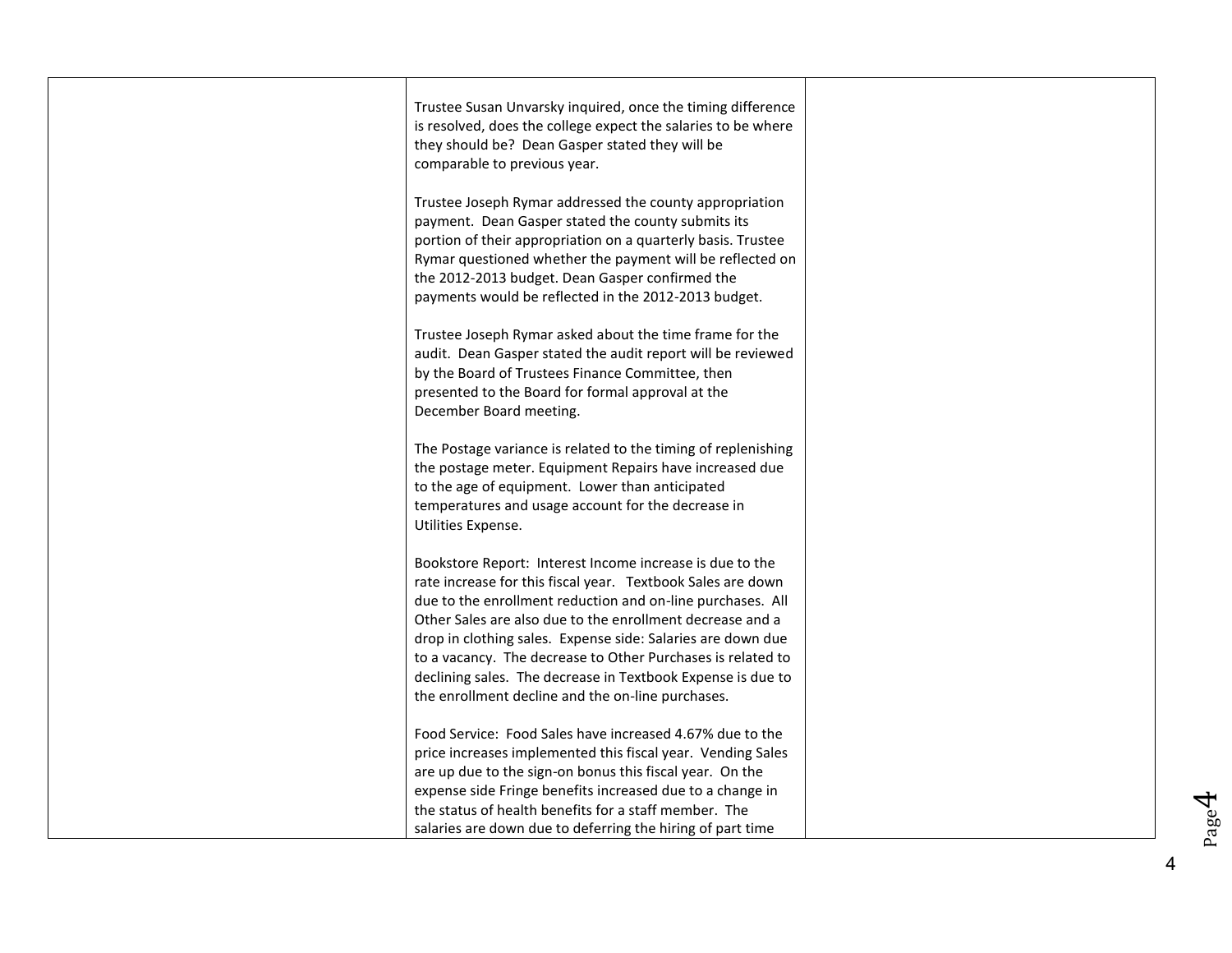|                                     | staff and replacing a vacancy.                                                                                                                                                                                                                                                                                                                                                                                  |  |
|-------------------------------------|-----------------------------------------------------------------------------------------------------------------------------------------------------------------------------------------------------------------------------------------------------------------------------------------------------------------------------------------------------------------------------------------------------------------|--|
|                                     | Plant Fund: The Commonwealth Appropriation is up this<br>year due to the late disbursement of Capital funds for the<br>Capital Projects that were approved late May and the<br>approval of funding for the Health Science lease. The<br>variance in the County Appropriation is related to timing of<br>the payment. Equipment Purchases are up due to Capital<br>Projects that were approved this fiscal year. |  |
|                                     | Board Chair Williams suggested the finance committee<br>review the bookstore debt at their next meeting.                                                                                                                                                                                                                                                                                                        |  |
| <b>Foundation Report</b><br>$\circ$ | Sandra Nicholas, Executive Director of Institutional<br>Advancement, reported the dedication of the Francis S. and<br>Mary Gill Carrozza, R.N. Health Sciences Center and the<br>Mary Gill Carrozza R.N. School of Nursing and Health<br>Sciences will be held Saturday, September 21 <sup>st</sup> 2013, at<br>11:30 am. A luncheon will follow in the Campus Center.                                          |  |
|                                     | Mrs. Nicholas reported the City of Nanticoke did not expend<br>part of their administrative funds from the original grant of<br>\$1,023,331, and transferred \$26,281.00 to Luzerne County<br>Community College which was used to purchase equipment<br>for the EMS program which will assist in accreditation<br>standards.                                                                                    |  |
|                                     | The Grants Office has been notified that the Bureau of<br>Career and Technical Education for Pennsylvania<br>Department of Education is planning a site visit to Luzerne<br>County Community College to review the use of Perkins<br>funds. This is part of the 5 year site visit cycle to perform an<br>administrative audit as well as a financial audit.                                                     |  |
|                                     | With the start of the academic year, the Foundation has<br>assisted 337 students to bring them to LCCC and assist them<br>with scholarships. The Foundation granted a total of<br>\$174,638 for the Fall 2012 and Spring 2013, in tuition<br>assistance.                                                                                                                                                        |  |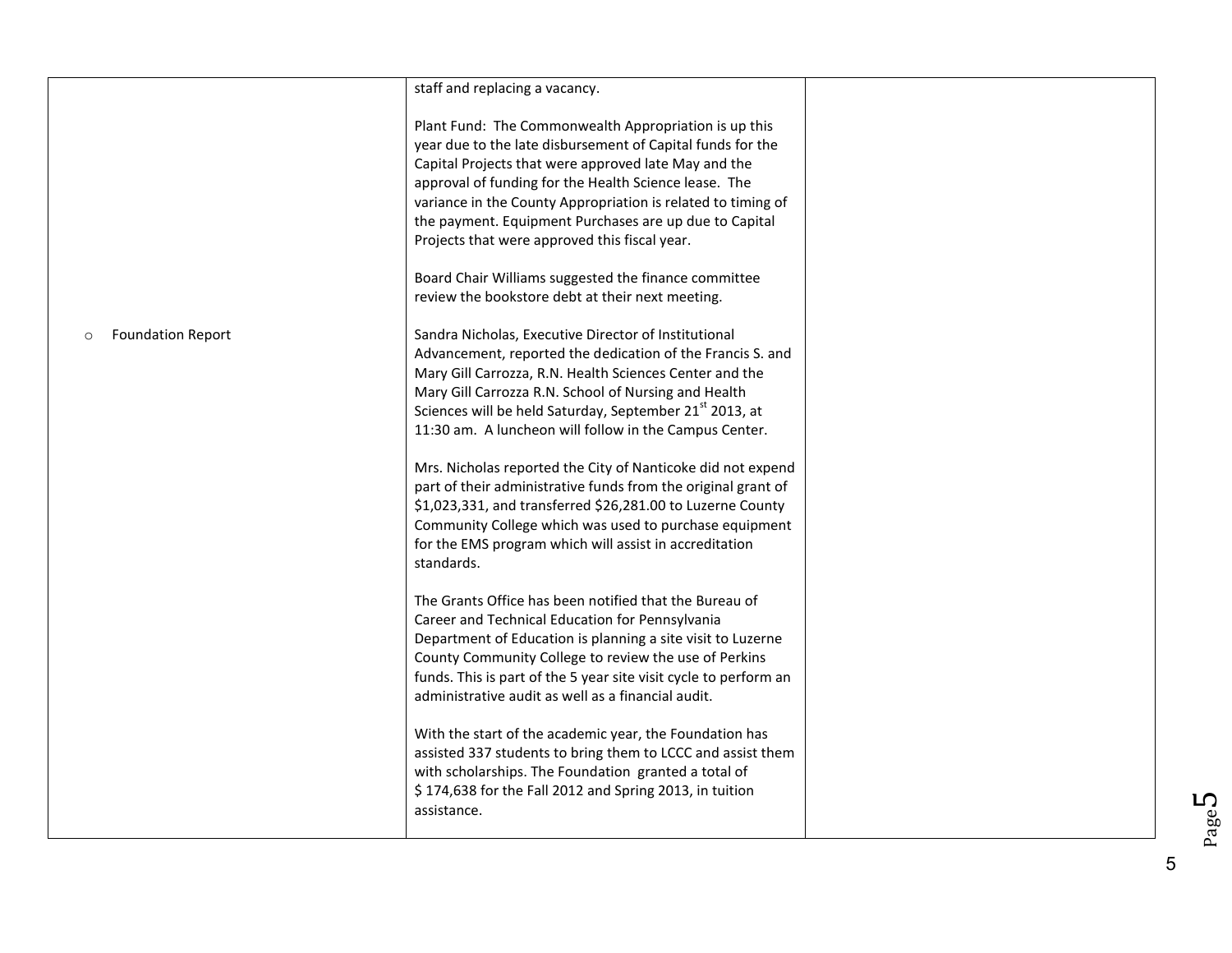|                                                                                            | Mrs. Nicholas reported the 21 <sup>ST</sup> Scholarship Donor<br>Community Outreach Dinner will be held October 22, 2013,<br>at The Woodlands Inn located in Plains. Invitations were<br>also distributed for the upcoming 9/11 Ceremony, on<br>September 11, 2013 at the Walk of Honor.<br>President Leary stated there was a recent news article on<br>college endowments and college foundations which<br>referenced Luzerne County Community College. Over the<br>past four years, under the leadership of Sandy Nicholas, we<br>have increased our Foundation from \$500,000 to \$5.9 |                                                                                                               |
|--------------------------------------------------------------------------------------------|--------------------------------------------------------------------------------------------------------------------------------------------------------------------------------------------------------------------------------------------------------------------------------------------------------------------------------------------------------------------------------------------------------------------------------------------------------------------------------------------------------------------------------------------------------------------------------------------|---------------------------------------------------------------------------------------------------------------|
|                                                                                            | million which is a remarkable achievement. This is a<br>reflection of so many people in the community who are<br>looking at Luzerne County Community College and saying it<br>is a good investment for our future.                                                                                                                                                                                                                                                                                                                                                                         |                                                                                                               |
|                                                                                            | At this time President Leary thanked Sandy Nicholas and her<br>staff. Sandy Nicholas stated it is always a team effort and<br>extended her thanks to the members of the Board of<br>Trustees who have supported the College.                                                                                                                                                                                                                                                                                                                                                               |                                                                                                               |
|                                                                                            |                                                                                                                                                                                                                                                                                                                                                                                                                                                                                                                                                                                            |                                                                                                               |
| <b>6. Executive Committee</b><br>6A. 2013-2014 Board of Trustees Schedule                  | 6A. Barry H. Williams, J.D., C.P.A., Board Chair,<br>recommended the Luzerne County Community College<br>Board of Trustees approve the 2013-2013 meeting schedule                                                                                                                                                                                                                                                                                                                                                                                                                          | 6A. Approved. Motion made by John Serafin, Vice<br>Chair; seconded by Francis Curry.                          |
|                                                                                            | as presented.                                                                                                                                                                                                                                                                                                                                                                                                                                                                                                                                                                              | Vote was all "yes". Motion carried.                                                                           |
| 7. Report/Action of the Academic Committee<br>7A. Recommendation to approve Administrative | Paul Platukis, Committee Chair, presented the Academic<br>Committee report.                                                                                                                                                                                                                                                                                                                                                                                                                                                                                                                |                                                                                                               |
| Policy:<br>-Additional Degree Policy                                                       | 7A. The Academic Committee recommends the Luzerne<br>County Community College Board of Trustees approves the<br>administrative policy, Additional Degree Policy.                                                                                                                                                                                                                                                                                                                                                                                                                           | 7A. Approved. Motion made by Francis Curry;<br>seconded by John Bryan.<br>Vote was all "yes". Motion carried. |
|                                                                                            |                                                                                                                                                                                                                                                                                                                                                                                                                                                                                                                                                                                            |                                                                                                               |
| 8. Report/Action of the Finance Committee                                                  | Carmen F. Magistro, Committee Chair of the Finance<br>Committee presented the following report.                                                                                                                                                                                                                                                                                                                                                                                                                                                                                            |                                                                                                               |
| 8A. Summary of Payments                                                                    | 8A. Recommend the Luzerne County Community College<br>Board of Trustees approve the summary of payments.                                                                                                                                                                                                                                                                                                                                                                                                                                                                                   | 8A. Approved. Motion made by John R. Serafin, Vice<br>Chair; seconded by George F. Hayden.                    |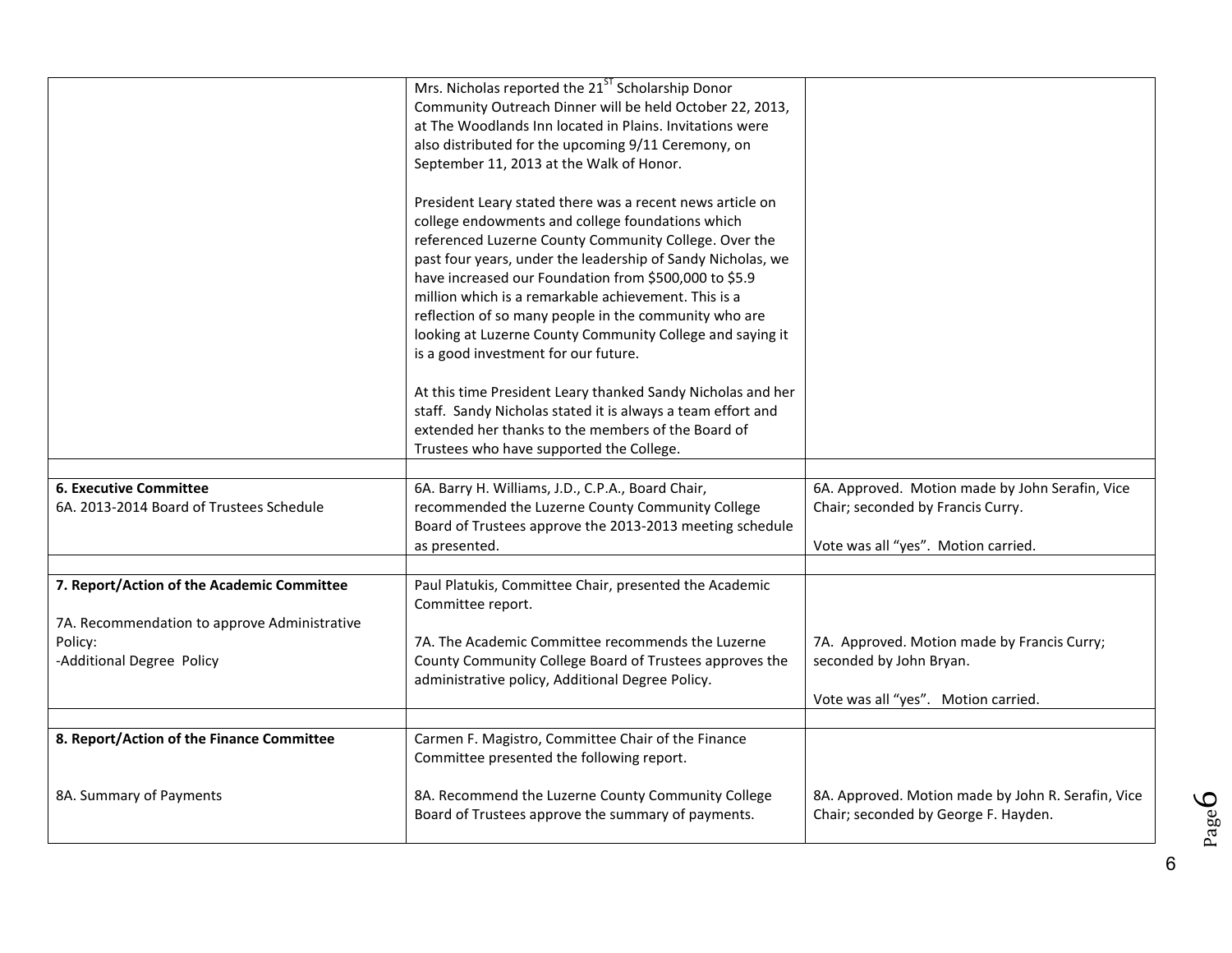|                                                                                                                                                                                                               |                                                                                                                                                                                                                                                                                                                                                                                                                                                                                                              | Vote was all "yes". Motion carried.                                                                                                                                                                                                                                                                                                                                                                                                                                                                                                                           |
|---------------------------------------------------------------------------------------------------------------------------------------------------------------------------------------------------------------|--------------------------------------------------------------------------------------------------------------------------------------------------------------------------------------------------------------------------------------------------------------------------------------------------------------------------------------------------------------------------------------------------------------------------------------------------------------------------------------------------------------|---------------------------------------------------------------------------------------------------------------------------------------------------------------------------------------------------------------------------------------------------------------------------------------------------------------------------------------------------------------------------------------------------------------------------------------------------------------------------------------------------------------------------------------------------------------|
| 8B. Acceptance of Grants                                                                                                                                                                                      | 8B. Recommend the Luzerne County Community College<br>Board of Trustees approve the acceptance of the following<br>Grant awards: The Perkins renewal grant from the<br>Pennsylvania Department of Education in the amount of<br>\$462,351; three (3) ALTA renewal grants from the<br>Pennsylvania of Education are as follows: Adult Education<br>Grant in the amount of \$397,927; Family Literacy grant in<br>the amount of \$304,500; Adult Education Literacy grant in<br>the amount of \$295,497.       | 8B. Approved. Motion made Elaine Cook, R.N., J.D.;<br>seconded by Joseph Rymar.<br>Vote was all "yes". Motion carried.                                                                                                                                                                                                                                                                                                                                                                                                                                        |
| 8C. Administrative Policies:<br>8C1.Check Signature Policy;<br>8C2. Reimbursement of Expenses/Charges<br>Made on Employee's Personal Credit Card<br>Policy;<br>8C3. Fuel Pump Operation and Management Policy | 8C. Recommend the Luzerne County Community College<br>Board of Trustees approve the following<br>Administrative policies: Check Signature Policy;<br>Reimbursement of Expenses/Charges Made on<br>Employee's Personal Credit Card Policy; and Fuel Pump<br>Operation and Management Policy.<br>Susan Unvarsky questioned whether the signature stamps<br>are secured in the appropriate office. Joseph Gasper, Dean<br>of Finance, confirmed the signature stamps are secured in<br>the appropriate offices. | 8C.1 Approved. Motion to approve the Check<br>Signature Policy was made by George Hayden;<br>seconded by John Bryan.<br>Vote was all "yes". Motion carried.<br>8C.2 Approved. Motion to approve the<br>Reimbursement of Expenses/Charges Made on<br>Employee's Personal Credit Card Policy was made<br>by Paul Platukis; seconded by Joan Blewitt, Ph.D.,<br>NCC.<br>Vote was all "yes". Motion carried.<br>8C.3Approved. Motion to approve the Fuel Pump<br>Operation and Management Policy was made by<br>John Bryan; seconded by Joan Blewitt, Ph.D., NCC. |
| 8D. Change Order for Buildings 2 & 9 Renovations-<br><b>Floors Materials</b>                                                                                                                                  | 8D. Recommend the Luzerne County Community College<br>Board of Trustees approve GC Wall Inc.'s change order<br>request #2 in the amount of \$9,866.27, for installation of<br>floor leveling materials.                                                                                                                                                                                                                                                                                                      | Vote was all "yes". Motion carried.<br>8D. Approved. Motion made by Francis Curry;<br>seconded by Joan Blewitt, Ph.D., NCC.<br>Vote was all "yes". Motion carried.                                                                                                                                                                                                                                                                                                                                                                                            |
| 8E. Change Order for Building 2 & 9 Renovations-<br>Receptacles                                                                                                                                               | 8E. Recommend the Luzerne County Community College<br>Board of Trustees approve Apollo Group Inc.'s                                                                                                                                                                                                                                                                                                                                                                                                          | 8E. Approved. Motion made by John R. Serafin, Vice<br>Chair; seconded by Elaine Cook, R.N., J.D.                                                                                                                                                                                                                                                                                                                                                                                                                                                              |